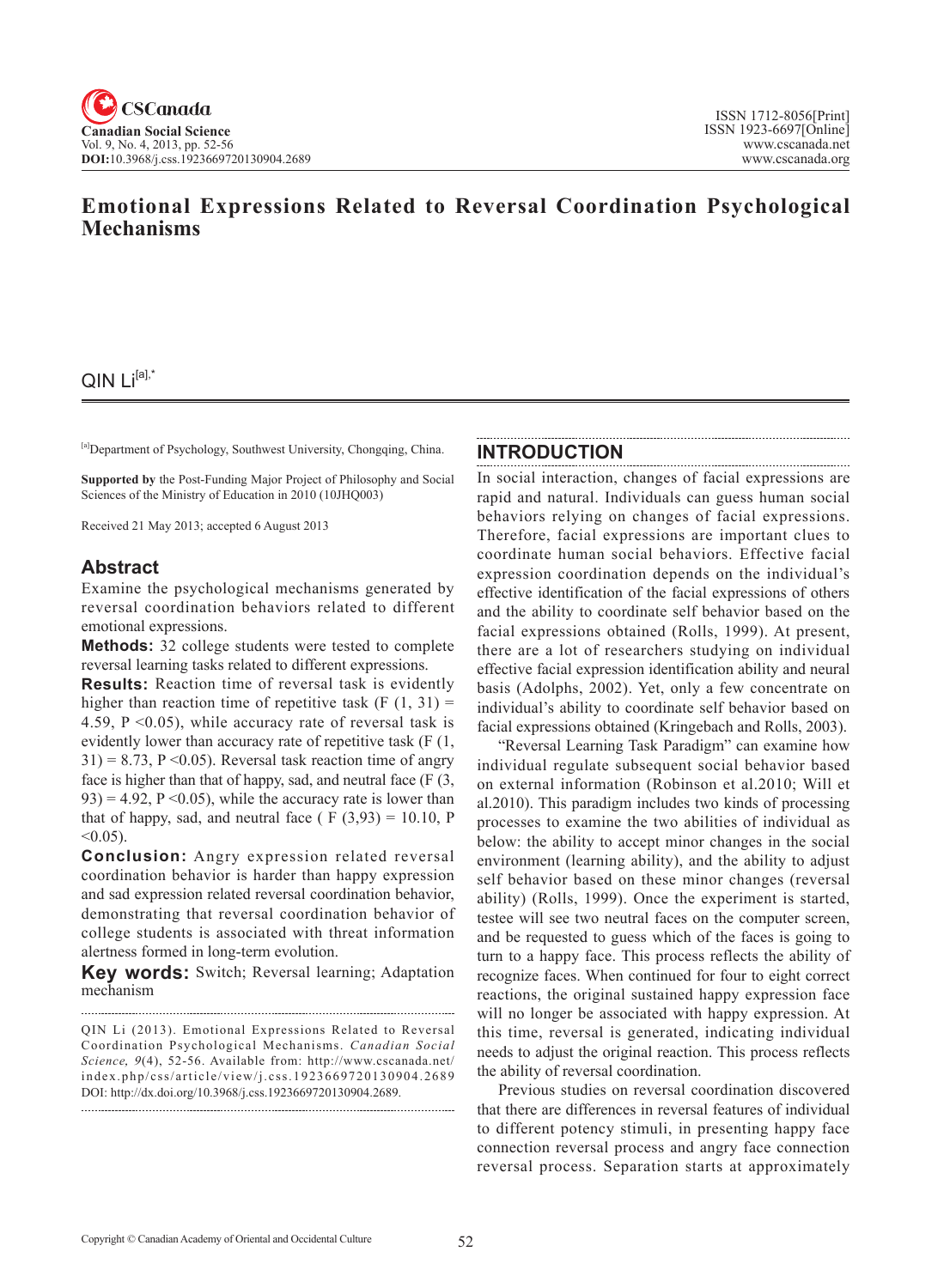375ms when emotion face appears. Comparing the stimuli of individual turning to angry face connection with the stimuli of individual turning to happy face, P3a amplitude decreases, P3b incubation period delays (Kringebach and Rolls, 2003; Will et al.2010), indicating that it is harder for individual to reverse from angry face connection stimuli, while easier to reverse from happy connection stimuli. Through analysis on relevant studies, it is found that there are two possible reasons to cause this phenomenon: first is that individual forms alertness against threats in the process of evolution (Paulitzki et al.2008), second is that it is prevalent that individual has processing erroneous tendency against negative information. Studies on memory and attention discovered that that it is prevalent that individual has memorizing and paying attention erroneous tendency against negative information, namely individual memorizes more on negative information, and pays longer attention to negative information (Eastwood et al. 2001; Fox et al. 2001; Fox et al. 2002; Adolphs, 2002; Dai Qin, 2008; Willims, 2010; Naranjo et al. 2010).

To reveal the psychological reasons to cause this reversal phenomenon, the study uses reference from previous "Reversal Learning Task Paradigm", takes neutral face in place of angry or happy face in previous studies as clue to indicate reversal, and sets happy, angry, and sad face with neutral face respectively for reversal. Such design can enable researchers to effectively compare reversal differences in happy, angry, sad face with neutral face. If there is evident difference between individual angry expression related reversal task and happy, sad, neutral expression related reversal task, it indicates that alertness to threat information formed in individual evolution process is the reason for generating different expression related reversal difference. On the contrary, if there is evident difference between individual happy expression related reversal task and angry, sad, neutral expression related reversal task, it indicates that the psychological reason for the generation of reversal difference is individual has processing erroneous tendency against negative information.

# **1. METHODS AND MATERIALS**

#### **1.1 Testee**

Testees are 32 college students. All testees are righthanded, with no mental disorder, and have normal vision or corrected visual acuity of 0.06 above. There is no difference in education level and age among the testees. All testees are recruited through advertising, and paid after the completion of the experiment.

## **1.2 Experiment Design**

4(expression types: happy, angry, sad, and neutral) x 2(task nature: repetitive task, reversal task) withinsubject design. Expression type and task nature are set as variables, while the accuracy rate and reaction time of testeee pressing key are set as dependent variables.

## **1.3 Experiment Tasks and Materials**

## **Materials**

52 neutral emotion photos are selected from China emotion photo gallery of Chinese Academy of Sciences, among which 48 are used in formal experiment while 4 are used in practice experiment. 33 emotion faces are selected from emotion face photo gallery of Chinese Academy of Sciences (11 sad faces, 11 angry faces, 11 happy faces, and 33 neutral faces), among which 9 sad faces, 9 angry faces, 9 happy faces, and 27 neutral faces are used in formal experiment while 2 sad faces, 2 angry faces, 2 happy faces, and 2 neutral faces are used in practice experiment.

#### **Experiment Tasks**

In each task, a 3000ms cross point of regard first appears, and then 1000ms two neutral photos appear in black background, with one face having yellow box above. It is requested that the testee predict the figure emotion triggered by photo under the yellow box. Whether the figure becomes happy, angry, or sad, depends on the personal feeling of the testee. The task of the testee is to possibly trace and predict certain type of mood. Press 1 for happy, press 2 for angry, press 3 for sad, and press 4 for neutral. Next, with 3000ms feedback, if the prediction of testee is correct, the photo will continue to present happy, angry, or sad expression in the following 5 to 8 trials. If the random feedback of the 5 to 8 trials turns to neutral expression, suggest the testee later trace neutral expression. Yet, the feedback may be invalid feedback, if the testee predicts correctly. The figure presents neutral mood. Under such condition, the testee should insist on his prediction, and there is no need for reversal (refer picture 1). The ratio between invalid feedback and indication reversal is 20:80. There are 3 blocks in total (happy-neutral, angry-neutral, and sad-neutral reversal). Each reversal contains 5 to 8 trials. And each block has 7 switches.

## **1.4 Experiment Procedures**

Testee sits in soundproof shield laboratory, looking at computer screen. Instructions appear in the center of the screen. The instructions are "when cross point of regard appears, please focus. Later, two photos will be shown horizontally, with one having yellow box on it. Please predict the expression next to the face, whether is it happy expression (angry expression, sad expression), or neutral expression. Press 1 for happy expression (2 for angry expression, 3 for sad expression), and 4 for neutral expression. Next is followed with feedback, indicating whether your reaction is correct. Please adjust your following reaction according to the feedback. Also note that 20% of the indications are incorrect. Now, let's get down to practice experiment". Then, 1000ms neutral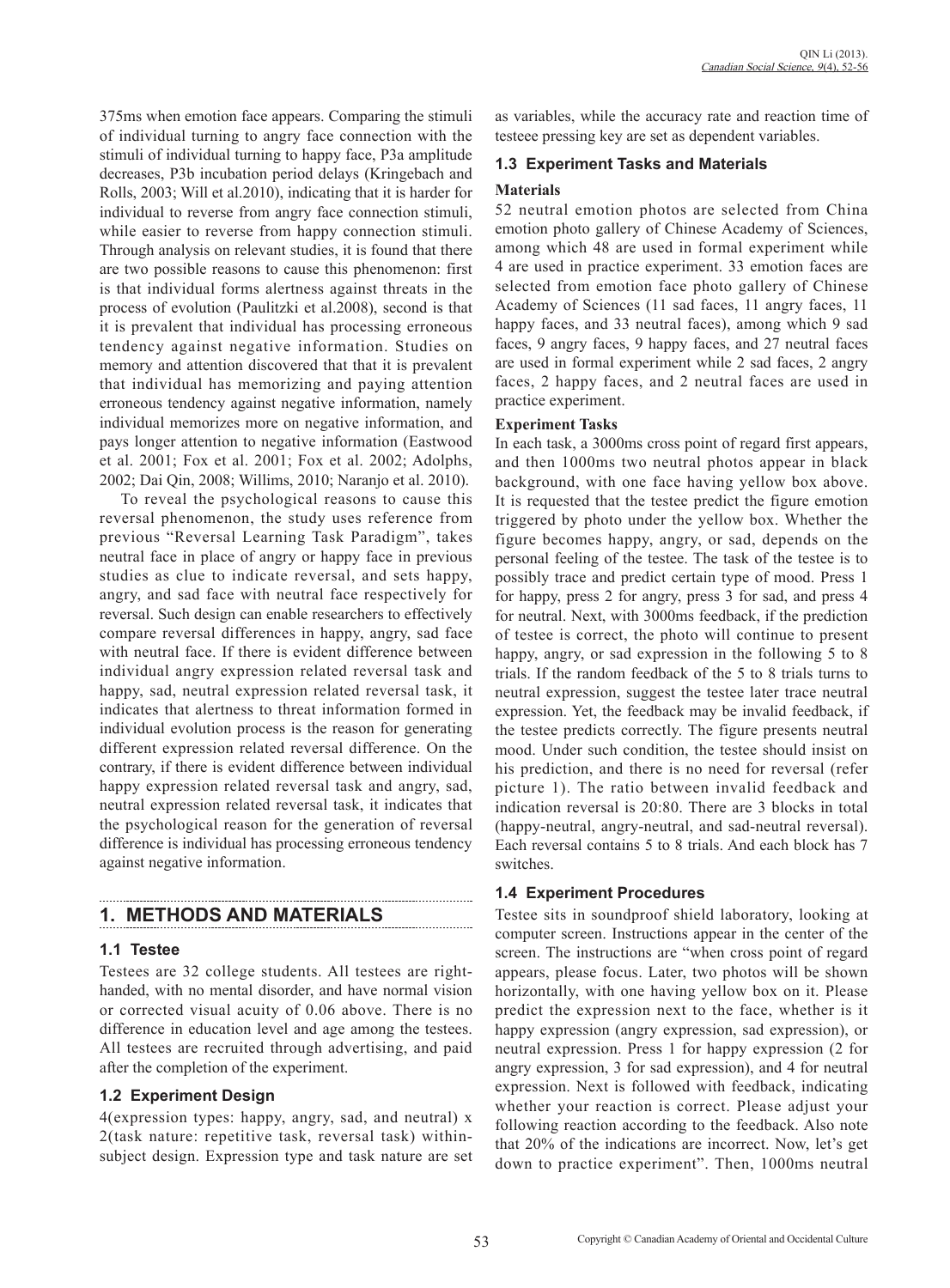photos appear at the left and right sides of the screen. Testee press keys to show reaction upon the emergence of photo. Once reaction completes, two feedback photos will show up. The original yellow box photo turns to expression photo, while the other remains constant. The presence duration of the photo is 3000ms. In the experiment process, the reaction time and accuracy rate of the testee is recorded.

#### **1.5 Data Analysis**

Exclude reaction time over 1000ms and data under invalid indication condition. 32 testees remain. 4(expression types: happy, angry, sad, and neutral) x 2(task nature: repetitive task, reversal task) repetitive measurement two factors variance analysis is conducted upon the testees' average reaction time and accuracy rate.

#### **1.6 Results Analysis**

Average reaction time repetitive measurement variance analysis found that task nature (F  $(1,31) = 4.59$ , P < 0.05) has evident main effect. Expression type\*task nature (F  $(3.93) = 7.61$ ,  $P \le 0.05$  has evident interaction effects. Further simple effect analysis discovered that task nature has evident differences on happy expression (F (1,31)  $= 6.43$ , P < 0.05), angry expression (F (1.31) = 10.33,  $P \le 0.05$ ), and neutral expressions (F (1, 31) = 8.54,  $P \leq 0.05$ ). Expression type has evident differences in repetitive task (F  $(3,93) = 4.07$ , P < 0.05) and reversal task  $(P \le 0.05)$ , embodying angry expression type higher than happy, sad, neutral expression type  $(P \le 0.05)$ . However, there is no evident difference between happy expression type and sad expression type  $(P> 0.05)$ .



#### **Figure 1 Interactions Between Expression Type and Task Nature**

Average accuracy rate repetitive measurement variance analysis found that expression type  $(F (3, 93) = 14.29, P)$ <0.05) has evident main effect, representing happy face accuracy rate significantly higher than angry face, sad face accuracy rate significantly lower than angry face, neutral face accuracy rate significantly higher than angry face and sad face. Task nature (F  $(1.31) = 8.73$ , P < 0.05) has evident main effect, representing accuracy rate under repetitive task condition higher than accuracy rate under reversal task condition. Expression type\*task nature (F  $(3,93) = 4.56$ ,  $P \le 0.05$ ) has evident interactions. Further simple effect analysis discovered that task nature has evident differences on happy expression  $(F(1,31) = 14.62)$ , P < 0.05), angry expression (F (1,31) = 10.73, P < 0.05). Expression type has evident differences on repetitive task  $(F (3,93) = 11.19, P < 0.05)$  and reversal task  $(F (3,93))$  $= 10.10$ , P < 0.05), embodying angry expression type lower than happy, sad, neutral expression type  $(P \le 0.05)$ . Nevertheless, there is no evident difference between happy expression type and sad expression type  $(P> 0.05)$ .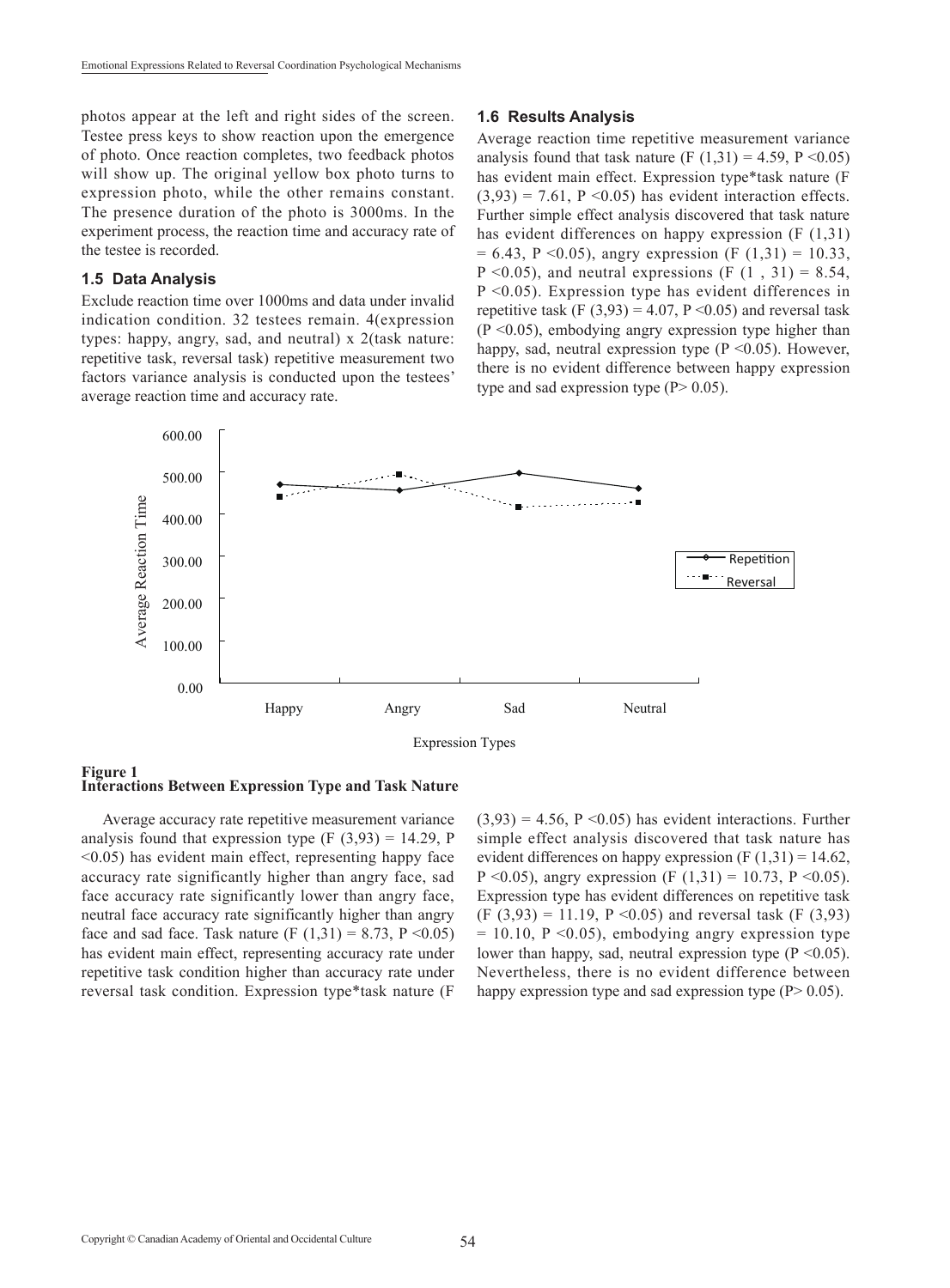

**Figure 2 Interactions between Expression Type and Task Nature**

## **1.7 Discussion**

The study adopts modified reversal learning task paradigm to examine the psychological mechanisms generated by reversal coordination behaviors related to different emotional expressions. Results show that there are evident differences between angry expression related reversal task and happy, sad, neutral expression related reversal task, indicating that alertness to threat information formed in individual evolution process is the reason for the generation of different emotions related reversal differences.

The study discovered that reaction time of repetitive task is lower than that of reversal task, while accuracy rate of repetitive task is higher than that of reversal task. This demonstrates that evident switch payoff is generated when individual is conducting expression type switch (Qu & Zelazo, 2007; Leleua, et al .2010). There are evident interactions between expression type and task nature reaction time and accuracy rate, embodying task nature has evident difference in happy expression reversal, angry expression reversal and neutral expression reversal reaction time and accuracy rate, namely, happy expression reversal repetitive task reaction time is higher than reversal task, accuracy rate is higher than reversal task. There is evident reversal payoff in reaction time. Angry face reversal repetitive task reaction time is lower than reversal task, accuracy rate is higher than reversal task. Reversal payoff is manifested in reaction time and accuracy rate. This is similar to results of previous studies (Kringebach, 2003; Willis, 2010). Regardless it is reaction time or accuracy rate, angry expression type differs from happy, sad expression type. Yet, there is no evident difference between happy expression type and sad

expression type (refer figure 2, 3). This reflects the reason that individual has poor reversal coordination ability towards angry information is the alertness against threat information generated in the long-term evolution process of individuals. It is not the generally present processing erroneous tendency towards negative information.

The study also has room for improvement. First, the study adopts neutral background photo as background contents in order to avoid the possible influence of background information upon judgment in later tasks. There is no direction link between background content and subsequent expression prediction. However, in interviews after experiment completion, a number of testees doubt whether this is certain relations between the two. In reality, individual predicts subsequent reactions upon present information given, prepares for later tasks, reduces reversal payoff, and improves task effectiveness. Future studies can combine relevant background information, to examine the influence of different background content on individual reversal behavior, distinguish the relations between background content and reversal. Second, neutral emotion photos are adopted as background information in this experiment. Yet, in the following part, the task of testee is emotion predition. In reality, excluding common background information, individual constantly adjusts his behavior depending on the different emotion changes of others. Therefore, future studies can take into consideration to change the background information to different facial expression, and request individual to trace certain specific facial expression, and examine the reversal ability of individual according to background emotion changes.